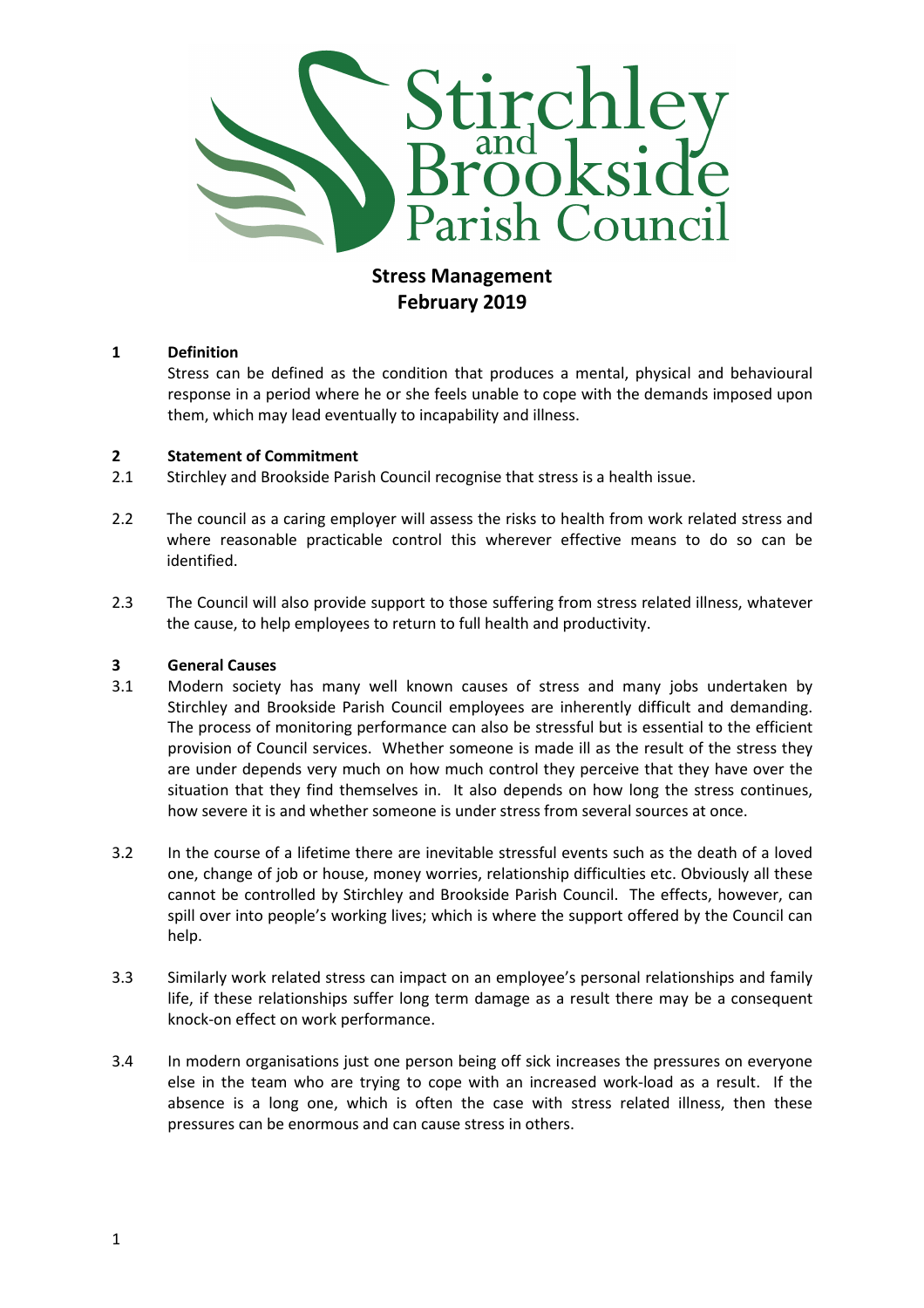- 3.5 There are well-known work related stressors some of which occur from time to time and in various locations at Stirchley and Brookside Parish Council. These include:
	- Uncertainty about expectations, objectives, job security of career prospects
	- Inflexible and over demanding work schedules or additional unscheduled work
	- Prolonged conflict between individuals
	- Lack of leadership and understanding from managers
	- Poor communication
	- Poor working environments or equipment

#### 4 Symptoms

- 4.1 One of the first steps in managing stress is being able to recognise it either in your-self or others.
- 4.2 The key things to watch out for are changes in behaviour that continue for more than a few days such as:

#### In the Individual

- Mood changes
- Irritability
- Aggressiveness
- Poor memory and concentration
- Difficulty in sleeping
- Panic attacks and anxiety
- Increased alcohol or tobacco consumption

## In their work

- Increased sickness absences (especially short frequent absences)
- Loss of motivation and commitment
- Erratic or poor timekeeping
- Working longer hours but to little effect
- Reduced work out put
- Increased errors
- Poor decision making
- Deteriorating planning and control
- Tension and conflict with others
- Increase in discipline problems

## 5 Health Effects

- 5.1 Stress has real physical effects such as:
	- Headaches
	- Aching neck and shoulders
	- Raised blood pressure
	- Digestive problems
	- Dizziness
	- Blurred vision
	- Lowered resistance to infection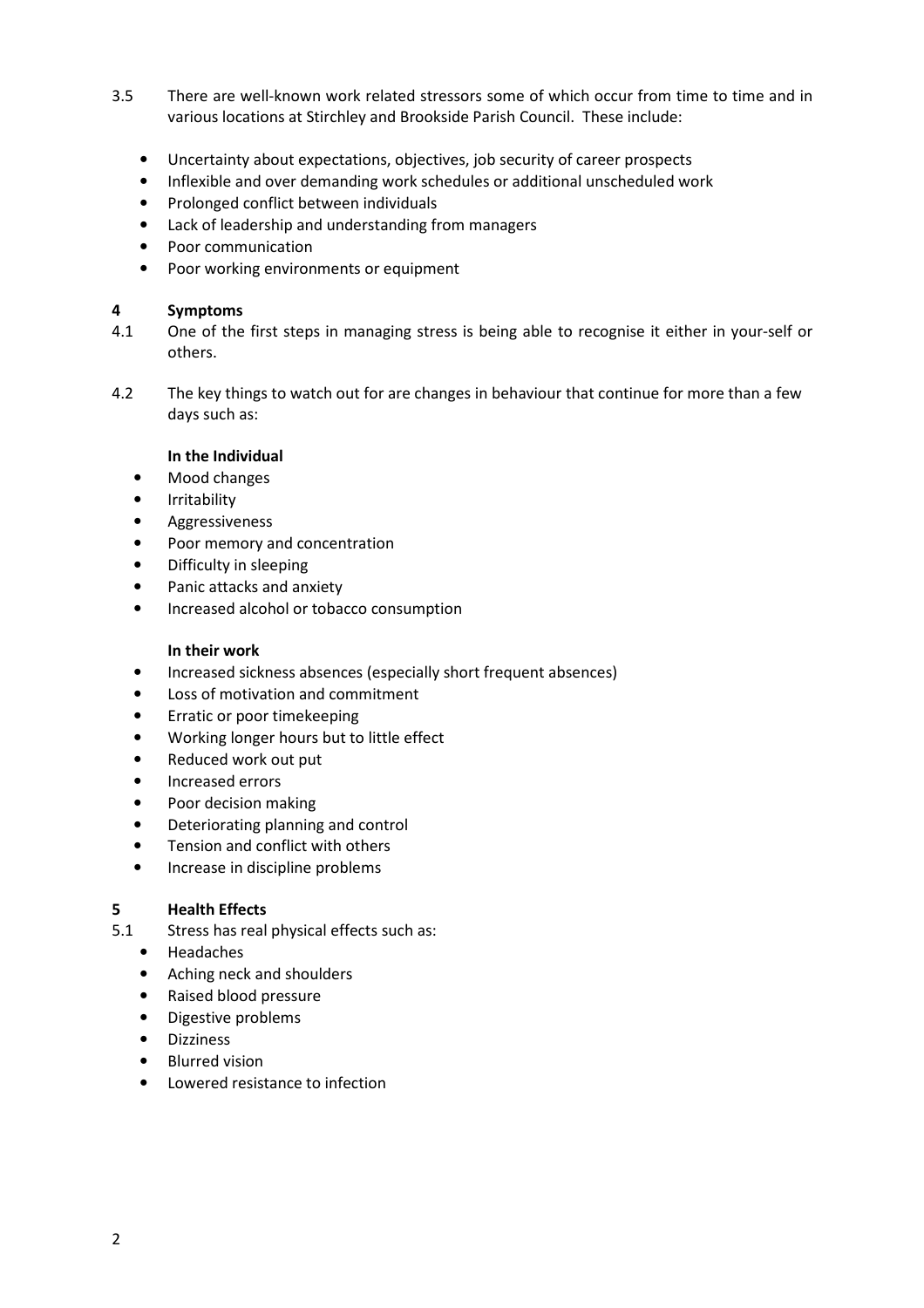- 5.2 Most of these effects are short lived and cause no lasting harm. When the pressure is removed there is a quick return to normal. If, however, pressures are intense and continue for some time, the effects of stress are more sustained and can lead to longer term physical and mental health problems such as:
	- High blood pressure
	- Heart disease
	- Anxiety
	- Depression
	- Ulcers
	- Thyroid disorders

## 6 Employees Responsibilities

As employees we all have a legal duty to care for our own and each other's health and safety at work. We can do this by:

- Understanding and recognising the signs of stress in ourselves and others
- Taking up any training available and putting it into practice
- Being sensitive and supportive to our colleagues
- Taking personal responsibility in managing our own stress (e.g. taking regular exercise, using leave entitlement, ensuring that we actively include positive interludes in what might otherwise be a negative day, making use of the support available at an early stage etc.)
- Not being the cause of other's stress

## 7 The Council's Responsibilities

7.1 Employers have responsibilities to prevent and manage stress. Stress management has no 'secret' ingredient, it is basic good people management, treating everyone with respect and dignity, as a human being, in line with the Council's stated values.

## 7.2 It includes the following:

## Assessment

- Assess the risk of work related stress (use the questionnaire in the appendix if appropriate) and identify and implement measures that can be taken to control these risks. The Work
- Clarity and realism about objectives, workloads, targets and deadlines.
- Advance planning to take into account of periodic increases in work-load.
- Systematic approach to planning and time management.
- Improve the work environment and equipment where possible.
- Practical job design giving employees as much control as possible over the way they work. Development
- Manage resources to facilitate appropriate training and development, to include training on dealing with stress. Allow time to implement the skills acquired.
- Regular supervision / staff development sessions at which work place stressors are discussed to allow timely and suitable support to be provided. It would be appropriate to use the work related stress audit to focus attention on specific issues. Communication
- Ensure good communication, use team meetings to problem solve.
- Effective management of change, closely involving employees at every stage.
- Give prompt, positive feedback, recognise and reward good performance even if it is only by means of a 'thank you'. Celebrate success and promote fun.